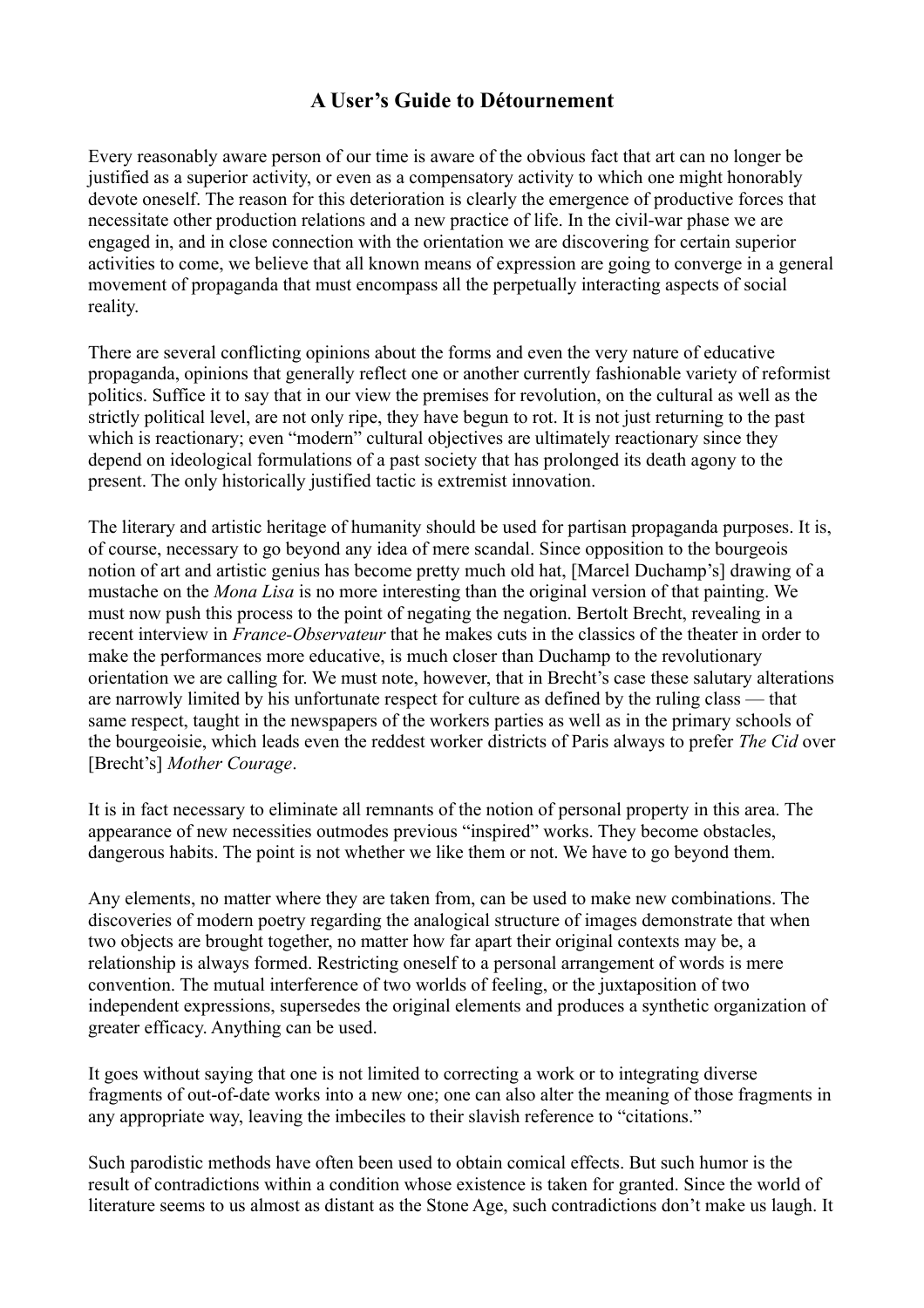is thus necessary to envisage a parodic-serious stage where the accumulation of detourned elements, far from aiming to arouse indignation or laughter by alluding to some original work, will express our indifference toward a meaningless and forgotten original, and concern itself with rendering a certain sublimity.

Lautréamont advanced so far in this direction that he is still partially misunderstood even by his most ostentatious admirers. In spite of his obvious application of this method to theoretical language in *Poésies* — where Lautréamont (drawing particularly on the maxims of Pascal and Vauvenargues) strives to reduce the argument, through successive concentrations, to maxims alone — a certain Viroux caused considerable astonishment three or four years ago by conclusively demonstrating that *Maldoror* is one vast détournement of Buffon and other works of natural history, among other things. The fact that the prosaists of *Figaro,* like Viroux himself, were able to see this as a justification for disparaging Lautréamont, and that others believed they had to defend him by praising his insolence, only testifies to the senility of these two camps of dotards in courtly combat with each other. A slogan like "Plagiarism is necessary, progress implies it" is still as poorly understood, and for the same reasons, as the famous phrase about the poetry that "must be made by all." $(2)$ 

Apart from Lautréamont's work — whose appearance so far ahead of its time has to a great extent preserved it from a detailed examination — the tendencies toward détournement that can be observed in contemporary expression are for the most part unconscious or accidental. It is in the advertising industry, more than in the domain of decaying aesthetic production, that one can find the best examples.

We can first of all define two main categories of detourned elements, without considering whether or not their being brought together is accompanied by corrections introduced in the originals. These are *minor détournements* and *deceptive détournements*.

Minor détournement is the détournement of an element which has no importance in itself and which thus draws all its meaning from the new context in which it has been placed. For example, a press clipping, a neutral phrase, a commonplace photograph.

Deceptive détournement, also termed premonitory-proposition détournement, is in contrast the détournement of an intrinsically significant element, which derives a different scope from the new context. A slogan of Saint-Just, for example, or a film sequence from Eisenstein.

Extensive detourned works will thus usually be composed of one or more series of deceptive and minor détournements.

Several laws on the use of détournement can now be formulated.

*It is the most distant detourned element which contributes most sharply to the overall impression, and not the elements that directly determine the nature of this impression*. For example, in a metagraph relating to the Spanish Civil War the phrase with the most distinctly revolutionary sense is a fragment from a lipstick ad: "Pretty lips are red." In another metagraph (*The Death of J.H.*) 125 classified ads of bars for sale express a suicide more strikingly than the newspaper articles that recount it.(3)

*The distortions introduced in the detourned elements must be as simplified as possible, since the main impact of a détournement is directly related to the conscious or semiconscious recollection of the original contexts of the elements*. This is well known. Let us simply note that if this dependence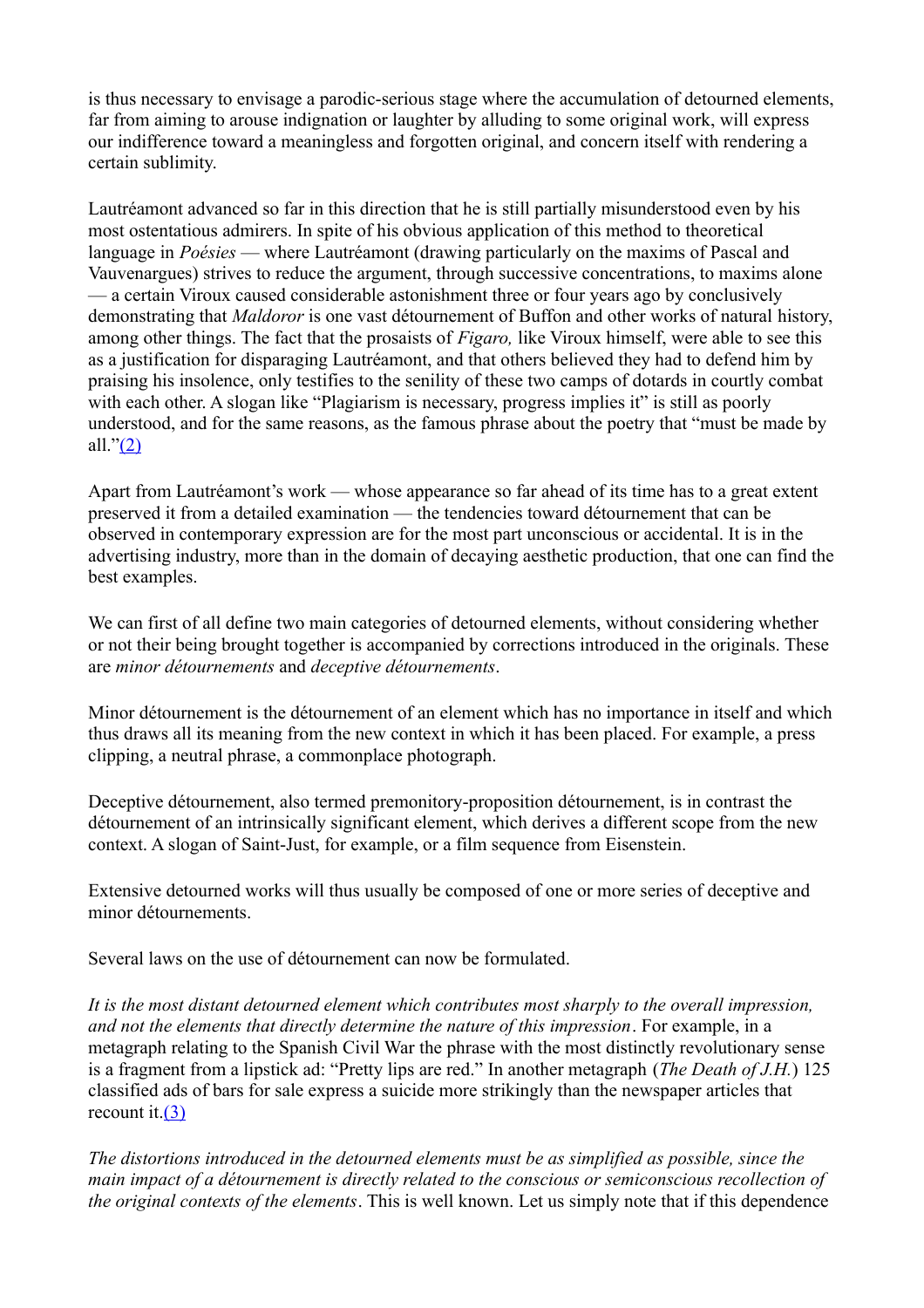on memory implies that one must determine one's public before devising a détournement, this is only a particular case of a general law that governs not only détournement but also any other form of action on the world. The idea of pure, absolute expression is dead; it only temporarily survives in parodic form as long as our other enemies survive.

*Détournement is less effective the more it approaches a rational reply*. This is the case with a rather large number of Lautréamont's altered maxims. The more the rational character of the reply is apparent, the more indistinguishable it becomes from the ordinary spirit of repartee, which similarly uses the opponent's words against him. This is naturally not limited to spoken language. It was in this connection that we objected to the project of some of our comrades who proposed to detourn an anti-Soviet poster of the fascist organization "Peace and Liberty" — which proclaimed, amid images of overlapping flags of the Western powers, "Union makes strength" — by adding onto it a smaller sheet with the phrase "and coalitions make war."

*Détournement by simple reversal is always the most direct and the least effective*. Thus, the Black Mass reacts against the construction of an ambience based on a given metaphysics by constructing an ambience within the same framework that merely reverses — and thus simultaneously conserves — the values of that metaphysics. Such reversals may nevertheless have a certain progressive aspect. For example, Clemenceau [nicknamed "The Tiger"] could be referred to as "The Tiger Named Clemenceau."

Of the four laws that have just been set forth, the first is essential and applies universally. The other three are practically applicable only to deceptive detourned elements.

The first visible consequences of a widespread use of détournement, apart from its intrinsic propaganda powers, will be the revival of a multitude of bad books, and thus the extensive (unintended) participation of their unknown authors; an increasingly extensive transformation of phrases or plastic works that happen to be in fashion; and above all an ease of production far surpassing in quantity, variety and quality the automatic writing that has bored us for so long.

Détournement not only leads to the discovery of new aspects of talent; in addition, clashing head-on with all social and legal conventions, it cannot fail to be a powerful cultural weapon in the service of a real class struggle. The cheapness of its products is the heavy artillery that breaks through all the Chinese walls of understanding.(4) It is a real means of proletarian artistic education, the first step toward a *literary communism*.

Ideas and creations in the realm of détournement can be multiplied at will. For the moment we will limit ourselves to showing a few concrete possibilities in various current sectors of communication — it being understood that these separate sectors are significant only in relation to present-day technologies, and are all tending to merge into superior syntheses with the advance of these technologies.

Apart from the various direct uses of detourned phrases in posters, records and radio broadcasts, the two main applications of detourned prose are metagraphic writings and, to a lesser degree, the adroit perversion of the classical novel form.

There is not much future in the détournement of complete novels, but during the transitional phase there might be a certain number of undertakings of this sort. Such a détournement gains by being accompanied by illustrations whose relationships to the text are not immediately obvious. In spite of undeniable difficulties, we believe it would be possible to produce an instructive psychogeographical détournement of George Sand's *Consuelo,* which thus decked out could be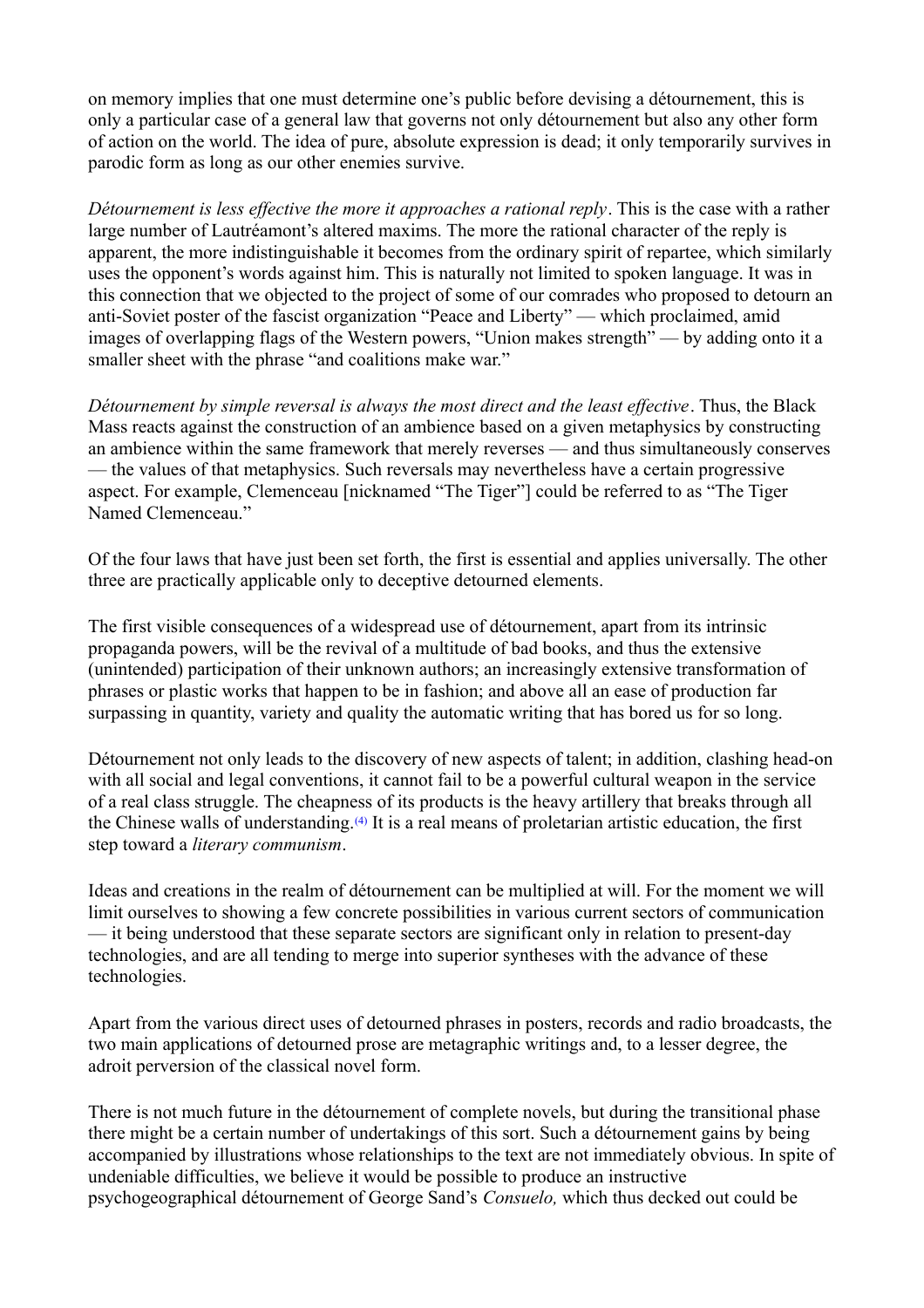relaunched on the literary market disguised under some innocuous title like "Life in the Suburbs," or even under a title itself detourned, such as "The Lost Patrol." (It would be a good idea to reuse in this way many titles of deteriorated old films of which nothing else remains, or of the films that continue to deaden the minds of young people in the cinema clubs.)

Metagraphic writing, no matter how outdated its plastic framework may be, presents far richer opportunities for detourning prose, as well as other appropriate objects or images. One can get some idea of this from the project, conceived in 1951 but eventually abandoned for lack of sufficient financial means, which envisaged a pinball machine arranged in such a way that the play of the lights and the more or less predictable trajectories of the balls would form a metagraphic-spatial composition entitled *Thermal Sensations and Desires of People Passing by the Gates of the Cluny Museum Around an Hour after Sunset in November*. We have since come to realize that a situationist-analytic enterprise cannot scientifically advance by way of such works. The means nevertheless remain suitable for less ambitious goals.

It is obviously in the realm of the cinema that détournement can attain its greatest effectiveness and, for those concerned with this aspect, its greatest beauty.

The powers of film are so extensive, and the absence of coordination of those powers is so glaring, that virtually any film that is above the miserable average can provide matter for endless polemics among spectators or professional critics. Only the conformism of those people prevents them from discovering equally appealing charms and equally glaring faults even in the worst films. To cut through this absurd confusion of values, we can observe that Griffith's *Birth of a Nation* is one of the most important films in the history of the cinema because of its wealth of innovations. On the other hand, it is a racist film and therefore absolutely does not merit being shown in its present form. But its total prohibition could be seen as regrettable from the point of view of the secondary, but potentially worthier, domain of the cinema. It would be better to detourn it as a whole, without necessarily even altering the montage, by adding a soundtrack that made a powerful denunciation of the horrors of imperialist war and of the activities of the Ku Klux Klan, which are continuing in the United States even now.

Such a détournement — a very moderate one — is in the final analysis nothing more than the moral equivalent of the restoration of old paintings in museums. But most films only merit being cut up to compose other works. This reconversion of preexisting sequences will obviously be accompanied by other elements, musical or pictorial as well as historical. While the cinematic rewriting of history has until now been largely along the lines of Sacha Guitry's burlesque re-creations, one could have Robespierre say, before his execution: "In spite of so many trials, my experience and the grandeur of my task convinces me that all is well." If in this case an appropriate reuse of a Greek tragedy enables us to exalt Robespierre, we can conversely imagine a neorealist-type sequence, at the counter of a truck stop bar, for example, with one of the truck drivers saying seriously to another: "Ethics was formerly confined to the books of the philosophers; we have introduced it into the governing of nations." One can see that this juxtaposition illuminates Maximilien's idea, the idea of a dictatorship of the proletariat. $(5)$ 

The light of détournement is propagated in a straight line. To the extent that new architecture seems to have to begin with an experimental baroque stage, the *architectural complex* — which we conceive as the construction of a dynamic environment related to styles of behavior — will probably detourn existing architectural forms, and in any case will make plastic and emotional use of all sorts of detourned objects: careful arrangements of such things as cranes or metal scaffolding replacing a defunct sculptural tradition. This is shocking only to the most fanatical admirers of French-style gardens. It is said that in his old age D'Annunzio, that pro-fascist swine, had the prow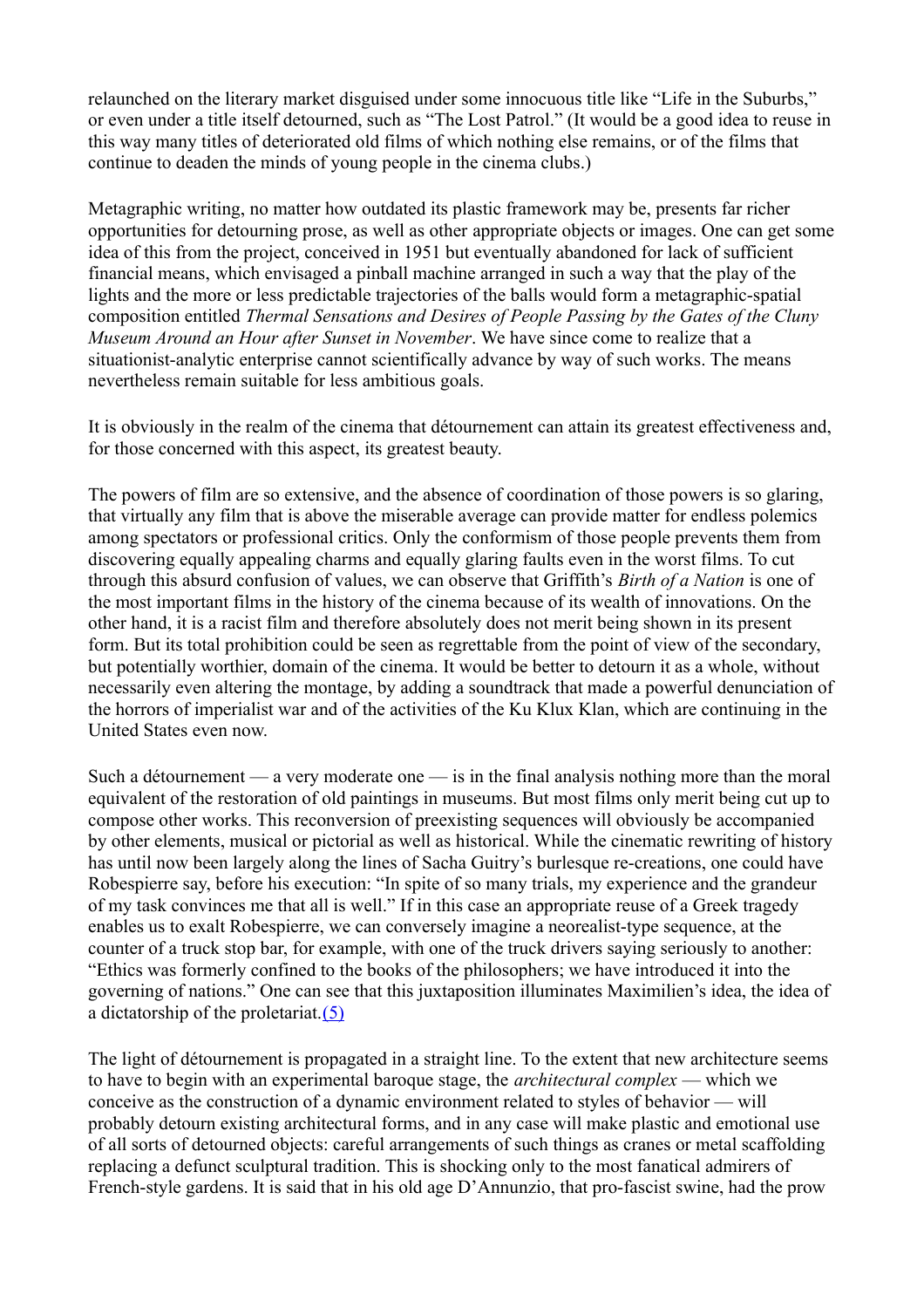of a torpedo boat in his park. Leaving aside his patriotic motives, the idea of such a monument is not without a certain charm.

If détournement were extended to urbanistic realizations, not many people would remain unaffected by an exact reconstruction in one city of an entire neighborhood of another. Life can never be too disorienting: détournement on this level would really spice it up.

Titles themselves, as we have already seen, are a basic element of détournement. This follows from two general observations: that all titles are interchangeable and that they have a decisive importance in several genres. The detective stories in the "Série Noir" are all extremely similar, yet merely continually changing the titles suffices to hold a considerable audience. In music a title always exerts a great influence, yet the choice of one is quite arbitrary. Thus it wouldn't be a bad idea to make a final correction to the title of the "Eroica Symphony" by changing it, for example, to "Lenin Symphony."<sup>(6)</sup>

The title contributes strongly to the détournement of a work, but there is an inevitable counteraction of the work on the title. Thus one can make extensive use of specific titles taken from scientific publications ("Coastal Biology of Temperate Seas") or military ones ("Night Combat of Small Infantry Units"), or even of many phrases found in illustrated children's books ("Marvelous Landscapes Greet the Voyagers").

In closing, we should briefly mention some aspects of what we call ultra-détournement, that is, the tendencies for détournement to operate in everyday social life. Gestures and words can be given other meanings, and have been throughout history for various practical reasons. The secret societies of ancient China made use of quite subtle recognition signals encompassing the greater part of social behavior (the manner of arranging cups; of drinking; quotations of poems interrupted at agreed-on points). The need for a secret language, for passwords, is inseparable from a tendency toward play. Ultimately, any sign or word is susceptible to being converted into something else, even into its opposite. The royalist insurgents of the Vendée,(7) because they bore the disgusting image of the Sacred Heart of Jesus, were called the Red Army. In the limited domain of political war vocabulary this expression was completely detourned within a century.

Outside of language, it is possible to use the same methods to detourn clothing, with all its strong emotional connotations. Here again we find the notion of disguise closely linked to play. Finally, when we have got to the stage of constructing situations — the ultimate goal of all our activity everyone will be free to detourn entire situations by deliberately changing this or that determinant condition of them.

The methods that we have briefly examined here are presented not as our own invention, but as a generally widespread practice which we propose to systematize.

In itself, the theory of détournement scarcely interests us. But we find it linked to almost all the constructive aspects of the presituationist period of transition. Thus its enrichment, through practice, seems necessary.

We will postpone the development of these theses until later.

GUY DEBORD, GIL J WOLMAN 1956